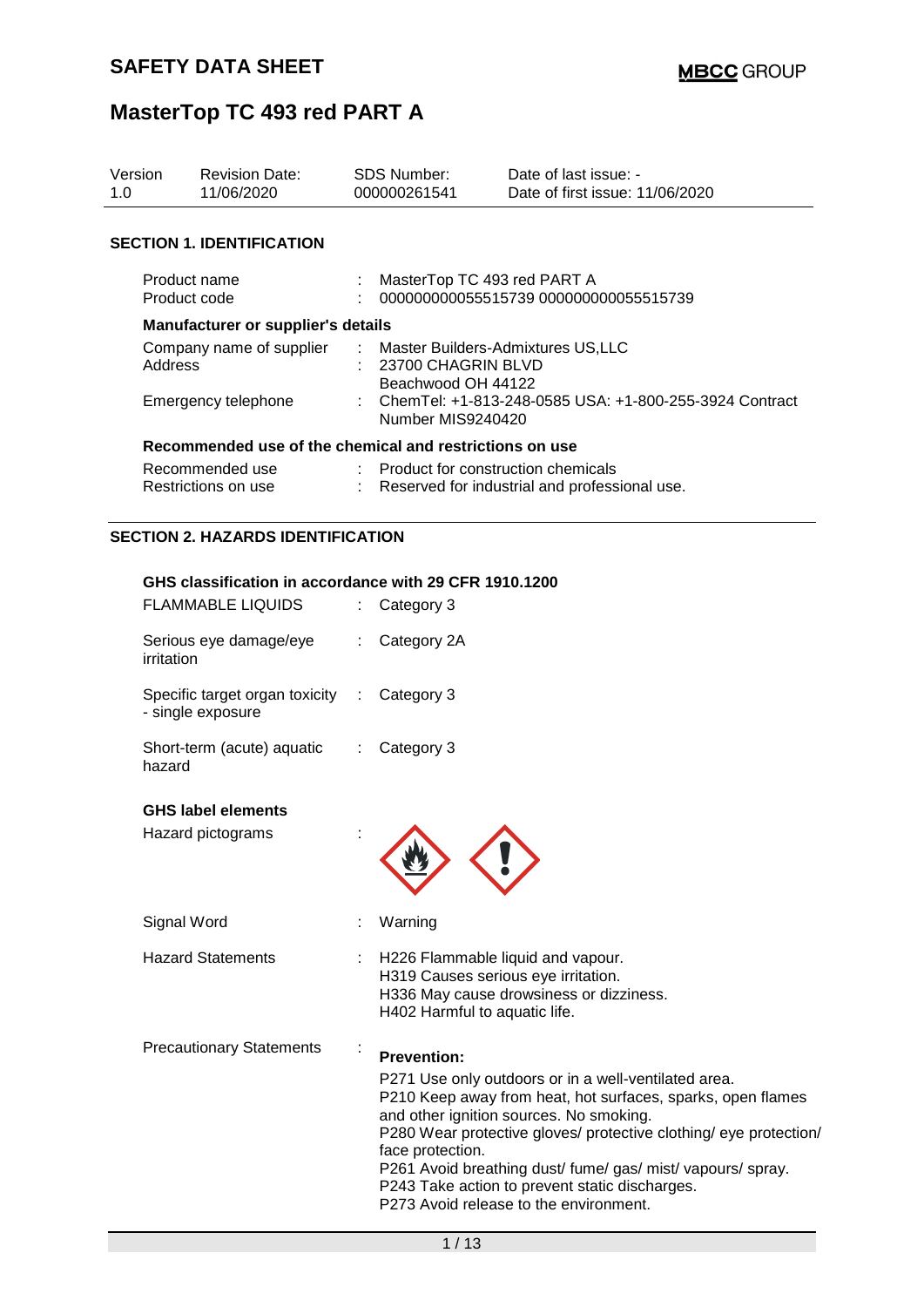| Version<br>1.0 | <b>Revision Date:</b><br>11/06/2020                      | SDS Number:<br>000000261541                                                                                                | Date of last issue: -<br>Date of first issue: 11/06/2020                                                                                                                                                                                                                                                                                                                                                                                                                                                                                                              |
|----------------|----------------------------------------------------------|----------------------------------------------------------------------------------------------------------------------------|-----------------------------------------------------------------------------------------------------------------------------------------------------------------------------------------------------------------------------------------------------------------------------------------------------------------------------------------------------------------------------------------------------------------------------------------------------------------------------------------------------------------------------------------------------------------------|
|                |                                                          | equipment.<br>handling.                                                                                                    | P241 Use explosion-proof [electrical/ ventilating/ lighting/ .?]<br>P240 Ground and bond container and receiving equipment.<br>P242 Use only non-sparking tools.<br>P264 Wash face, hands and any exposed skin thoroughly after                                                                                                                                                                                                                                                                                                                                       |
|                |                                                          | <b>Response:</b><br>to do. Continue rinsing.<br>keep comfortable for breathing.<br>or doctor/physician.<br>CENTER/ doctor. | P305 + P351 + P338 IF IN EYES: Rinse cautiously with water<br>for several minutes. Remove contact lenses, if present and easy<br>P304 + P340 IF INHALED: Remove person to fresh air and<br>P303 + P361 + P353 IF ON SKIN (or hair): Take off immediately<br>all contaminated clothing. Rinse skin with water/ shower.<br>P337 + P311 If eye irritation persists: Call a POISON CENTER<br>P370 + P378 In case of fire: Use water spray, alcohol-resistant<br>foam, dry chemical or carbon dioxide to extinguish.<br>P308 + P311 IF exposed or concerned: Call a POISON |
|                |                                                          | Storage:<br>P405 Store locked up.                                                                                          | P233 Keep container tightly closed.<br>P403 + P235 Store in a well-ventilated place. Keep cool.                                                                                                                                                                                                                                                                                                                                                                                                                                                                       |
|                |                                                          | Disposal:<br>waste collection point.                                                                                       | P501 Dispose of contents/container to appropriate hazardous                                                                                                                                                                                                                                                                                                                                                                                                                                                                                                           |
|                | <b>Other hazards</b><br>No data available.               |                                                                                                                            |                                                                                                                                                                                                                                                                                                                                                                                                                                                                                                                                                                       |
|                | <b>SECTION 3. COMPOSITION/INFORMATION ON INGREDIENTS</b> |                                                                                                                            |                                                                                                                                                                                                                                                                                                                                                                                                                                                                                                                                                                       |
|                | Chemical nature                                          | No data available.                                                                                                         |                                                                                                                                                                                                                                                                                                                                                                                                                                                                                                                                                                       |
|                | <b>Components</b>                                        |                                                                                                                            |                                                                                                                                                                                                                                                                                                                                                                                                                                                                                                                                                                       |

| IChemical name   | ICAS-No.    | Concentration (% w/w) |
|------------------|-------------|-----------------------|
| In-Butyl acetate | 123-86-4    | $>= 7 - 15$           |
| Ilron oxide      | 1309-37-1   | $>= 3 - 7$            |
| Titanium dioxide | l13463-67-7 | $>= 0.1 - 0.3$        |

### **SECTION 4. FIRST AID MEASURES**

| General advice | : First aid personnel should pay attention to their own safety.<br>If the patient is likely to become unconscious, place and<br>transport in stable sideways position (recovery position).<br>Immediately remove contaminated clothing. |
|----------------|-----------------------------------------------------------------------------------------------------------------------------------------------------------------------------------------------------------------------------------------|
|                | Move out of dangerous area.<br>Show this material safety data sheet to the doctor in attend-                                                                                                                                            |
|                | ance.                                                                                                                                                                                                                                   |
|                | Do not leave the victim unattended.                                                                                                                                                                                                     |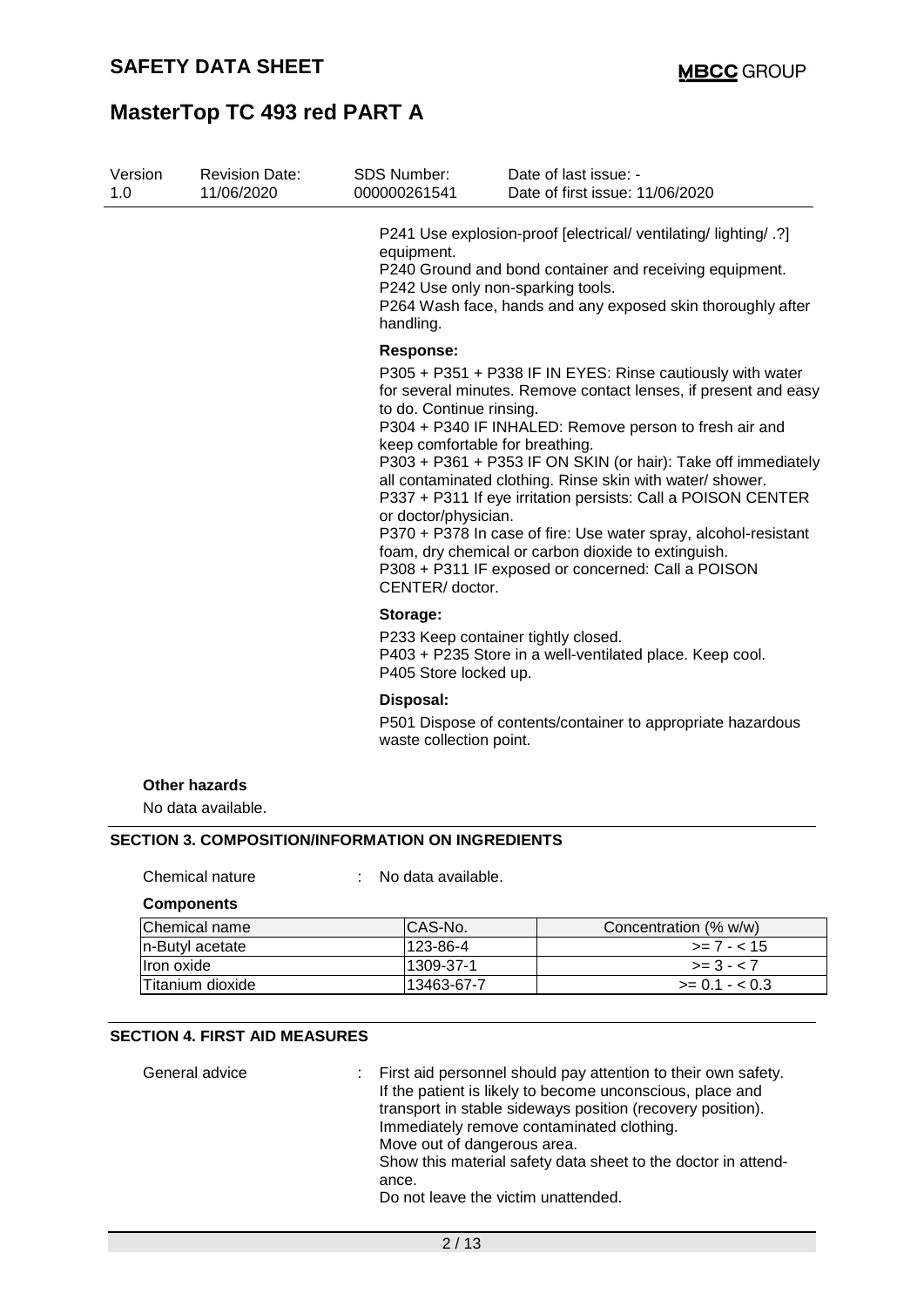| Version | <b>Revision Date:</b>       |  | <b>SDS Number:</b>                                                                                                      | Date of last issue: -                                                                            |  |  |  |  |
|---------|-----------------------------|--|-------------------------------------------------------------------------------------------------------------------------|--------------------------------------------------------------------------------------------------|--|--|--|--|
| 1.0     | 11/06/2020                  |  | 000000261541                                                                                                            | Date of first issue: 11/06/2020                                                                  |  |  |  |  |
|         |                             |  |                                                                                                                         |                                                                                                  |  |  |  |  |
|         | If inhaled                  |  | Keep patient calm, remove to fresh air, seek medical atten-<br>tion.<br>Consult a physician after significant exposure. |                                                                                                  |  |  |  |  |
|         |                             |  | advice.                                                                                                                 | If unconscious, place in recovery position and seek medical                                      |  |  |  |  |
|         | In case of skin contact     |  | ical attention.                                                                                                         | Immediately wash thoroughly with soap and water, seek med-                                       |  |  |  |  |
|         |                             |  |                                                                                                                         | If skin irritation persists, call a physician.                                                   |  |  |  |  |
|         |                             |  |                                                                                                                         | If on skin, rinse well with water.                                                               |  |  |  |  |
|         | In case of eye contact      |  | If on clothes, remove clothes.                                                                                          | Wash affected eyes for at least 15 minutes under running                                         |  |  |  |  |
|         |                             |  |                                                                                                                         | water with eyelids held open, consult an eye specialist.                                         |  |  |  |  |
|         |                             |  |                                                                                                                         | Immediately flush eye(s) with plenty of water.                                                   |  |  |  |  |
|         |                             |  | Remove contact lenses.                                                                                                  |                                                                                                  |  |  |  |  |
|         |                             |  | Protect unharmed eye.                                                                                                   | Keep eye wide open while rinsing.                                                                |  |  |  |  |
|         |                             |  |                                                                                                                         | If eye irritation persists, consult a specialist.                                                |  |  |  |  |
|         | If swallowed                |  |                                                                                                                         | Immediately rinse mouth and then drink 200-300 ml of water,                                      |  |  |  |  |
|         |                             |  | seek medical attention.                                                                                                 |                                                                                                  |  |  |  |  |
|         |                             |  | Keep respiratory tract clear.                                                                                           |                                                                                                  |  |  |  |  |
|         |                             |  |                                                                                                                         | Do not give milk or alcoholic beverages.                                                         |  |  |  |  |
|         |                             |  |                                                                                                                         | Never give anything by mouth to an unconscious person.<br>If symptoms persist, call a physician. |  |  |  |  |
|         | Most important symptoms     |  | Causes serious eye irritation.                                                                                          |                                                                                                  |  |  |  |  |
| delayed | and effects, both acute and |  |                                                                                                                         | May cause drowsiness or dizziness.                                                               |  |  |  |  |
|         | Notes to physician          |  | Treat symptomatically.                                                                                                  |                                                                                                  |  |  |  |  |
|         |                             |  |                                                                                                                         |                                                                                                  |  |  |  |  |

#### **SECTION 5. FIRE-FIGHTING MEASURES**

| Suitable extinguishing media :                      | Water spray<br>Foam<br>Dry powder<br>Carbon dioxide (CO2)                                                                                                                                                                                                                                                                                                                                  |
|-----------------------------------------------------|--------------------------------------------------------------------------------------------------------------------------------------------------------------------------------------------------------------------------------------------------------------------------------------------------------------------------------------------------------------------------------------------|
| Unsuitable extinguishing<br>media                   | High volume water jet                                                                                                                                                                                                                                                                                                                                                                      |
| Specific hazards during fire<br>fighting            | $\therefore$ See SDS section 7 - Handling and storage.                                                                                                                                                                                                                                                                                                                                     |
|                                                     | Do not allow run-off from fire fighting to enter drains or water<br>courses.                                                                                                                                                                                                                                                                                                               |
| Further information                                 | : Collect contaminated fire extinguishing water separately. This<br>must not be discharged into drains.<br>Fire residues and contaminated fire extinguishing water must<br>be disposed of in accordance with local regulations.<br>For safety reasons in case of fire, cans should be stored sepa-<br>rately in closed containments.<br>Use a water spray to cool fully closed containers. |
| Special protective equipment :<br>for fire-fighters | Wear self-contained breathing apparatus for firefighting if nec-<br>essary.                                                                                                                                                                                                                                                                                                                |

#### **SECTION 6. ACCIDENTAL RELEASE MEASURES**

Personal precautions, protec- : Use personal protective equipment.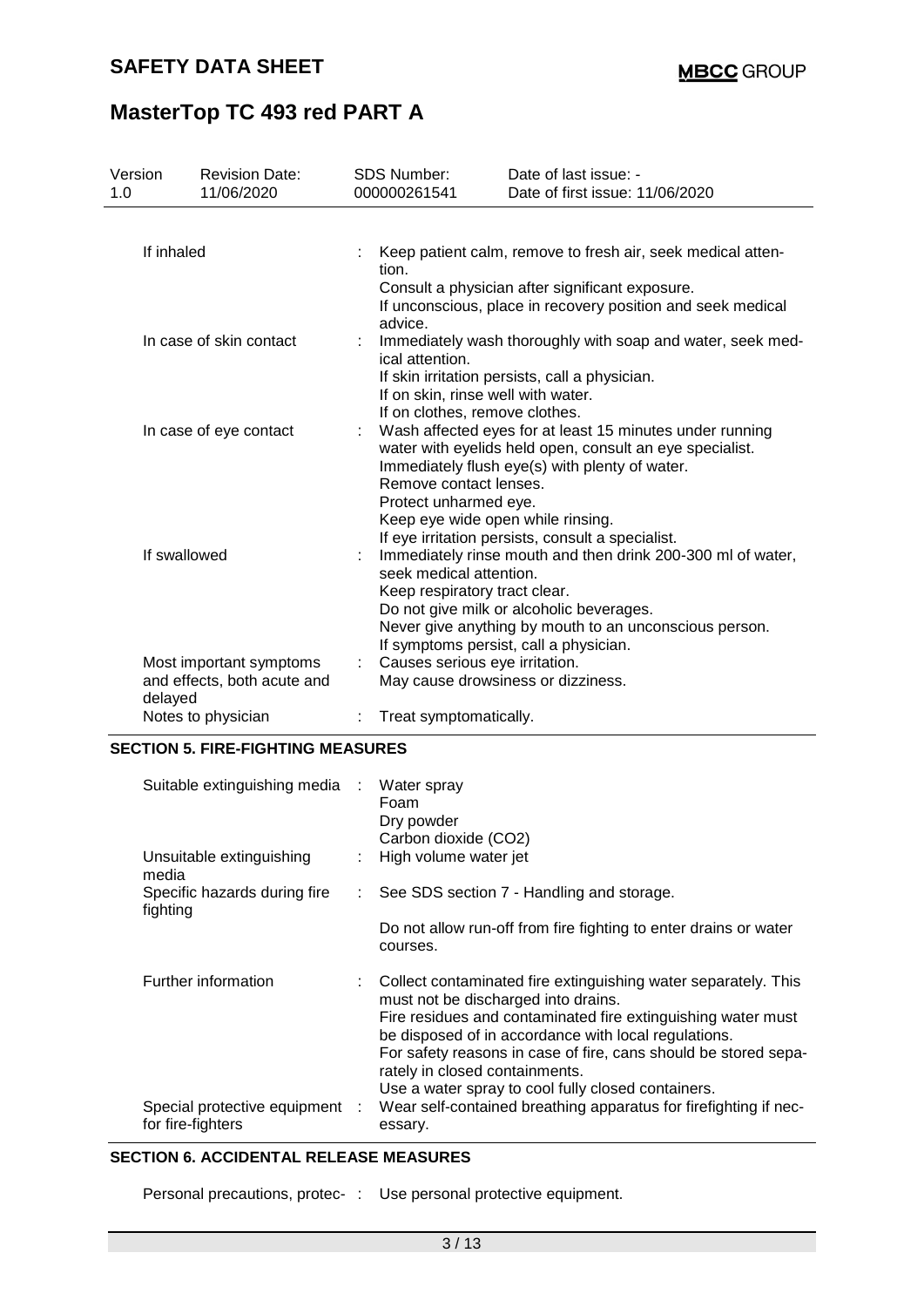| Version<br>1.0 | <b>Revision Date:</b><br>11/06/2020                      | <b>SDS Number:</b><br>000000261541                                   | Date of last issue: -<br>Date of first issue: 11/06/2020                                                                                                                                                                                     |
|----------------|----------------------------------------------------------|----------------------------------------------------------------------|----------------------------------------------------------------------------------------------------------------------------------------------------------------------------------------------------------------------------------------------|
|                | tive equipment and emer-<br>gency procedures             | Remove all sources of ignition.<br>Evacuate personnel to safe areas. | Beware of vapors accumulating to form explosive concentra-<br>tions. Vapors can accumulate in low areas.                                                                                                                                     |
|                | Environmental precautions                                | respective authorities.                                              | : Prevent product from entering drains.<br>Prevent further leakage or spillage if safe to do so.<br>If the product contaminates rivers and lakes or drains inform                                                                            |
|                | Methods and materials for<br>containment and cleaning up |                                                                      | Contain spillage, and then collect with non-combustible ab-<br>sorbent material, (e.g. sand, earth, diatomaceous earth, ver-<br>miculite) and place in container for disposal according to local<br>/ national regulations (see section 13). |

### **SECTION 7. HANDLING AND STORAGE**

| Advice on protection against : Product is not explosive.<br>fire and explosion |                                                                                                                                                                                                                                                                                                                                              |
|--------------------------------------------------------------------------------|----------------------------------------------------------------------------------------------------------------------------------------------------------------------------------------------------------------------------------------------------------------------------------------------------------------------------------------------|
|                                                                                | Do not spray on a naked flame or any incandescent material.<br>Take necessary action to avoid static electricity discharge<br>(which might cause ignition of organic vapors).<br>Keep away from open flames, hot surfaces and sources of<br>ignition.                                                                                        |
| Advice on safe handling                                                        | Avoid formation of aerosol.<br>Do not breathe vapors/dust.<br>Avoid exposure - obtain special instructions before use.<br>Avoid contact with skin and eyes.<br>For personal protection see section 8.<br>Smoking, eating and drinking should be prohibited in the ap-<br>plication area.                                                     |
| Conditions for safe storage                                                    | Take precautionary measures against static discharges.<br>Provide sufficient air exchange and/or exhaust in work rooms.<br>Open drum carefully as content may be under pressure.<br>Dispose of rinse water in accordance with local and national<br>regulations.<br>no smoking<br>Keep container tightly closed in a dry and well-ventilated |
|                                                                                | place.<br>Containers which are opened must be carefully resealed and<br>kept upright to prevent leakage.<br>Observe label precautions.<br>Electrical installations / working materials must comply with<br>the technological safety standards.                                                                                               |
| Further information on stor-<br>age conditions                                 | Keep only in the original container in a cool, dry, well-<br>ventilated place away from ignition sources, heat or flame.<br>Protect from direct sunlight.                                                                                                                                                                                    |
| Materials to avoid                                                             | Observe VCI storage rules.                                                                                                                                                                                                                                                                                                                   |
| Further information on stor-<br>age stability                                  | No data available                                                                                                                                                                                                                                                                                                                            |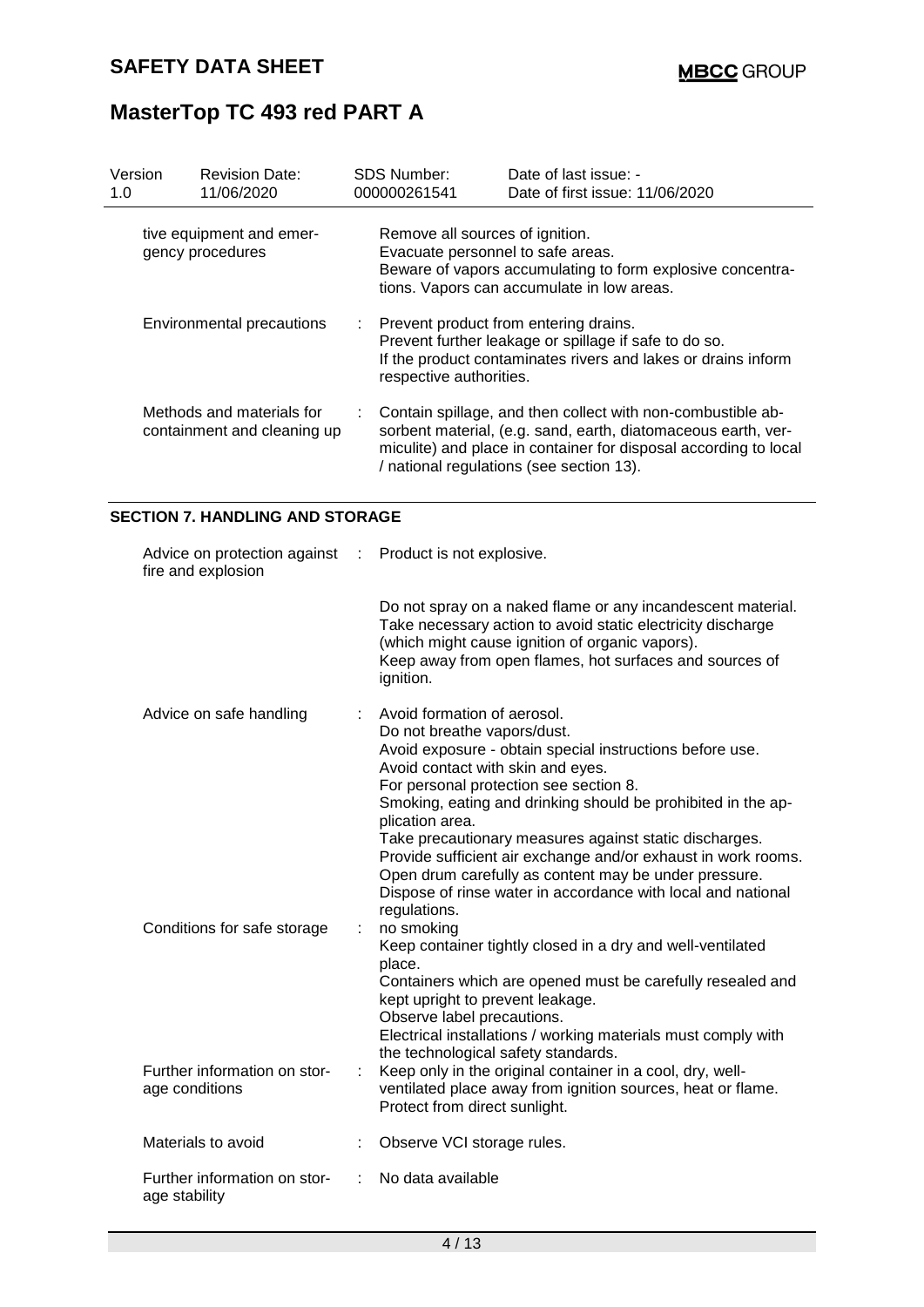| Version | <b>Revision Date:</b> | SDS Number:  | Date of last issue: -           |
|---------|-----------------------|--------------|---------------------------------|
| 1.0     | 11/06/2020            | 000000261541 | Date of first issue: 11/06/2020 |

### **SECTION 8. EXPOSURE CONTROLS/PERSONAL PROTECTION**

### **Ingredients with workplace control parameters**

| Components      | CAS-No.   | Value type        | Control parame-      | <b>Basis</b>                        |
|-----------------|-----------|-------------------|----------------------|-------------------------------------|
|                 |           | (Form of          | ters / Permissible   |                                     |
|                 |           | exposure)         | concentration        |                                     |
| n-Butyl acetate | 123-86-4  | STEL value        | 150 ppm              | <b>ACGIHTLV</b>                     |
|                 |           | <b>TWA value</b>  | 50 ppm               | <b>ACGIHTLV</b>                     |
|                 |           | <b>REL</b> value  | 150 ppm              | <b>NIOSH</b>                        |
|                 |           |                   | 710 mg/m3            |                                     |
|                 |           | <b>STEL value</b> | 200 ppm              | <b>NIOSH</b>                        |
|                 |           |                   | 950 mg/m3            |                                     |
|                 |           | <b>PEL</b>        | 150 ppm              | <b>29 CFR</b>                       |
|                 |           |                   | 710 mg/m3            | 1910.1000                           |
|                 |           |                   |                      | (Table Z-1)                         |
|                 |           | <b>STEL value</b> | 200 ppm              | 29 CFR                              |
|                 |           |                   | 950 mg/m3            | 1910.1000                           |
|                 |           |                   |                      |                                     |
|                 |           | <b>TWA value</b>  |                      | $(Table Z-1-A)$                     |
|                 |           |                   | 150 ppm<br>710 mg/m3 | 29 CFR<br>1910.1000                 |
|                 |           |                   |                      |                                     |
|                 |           |                   |                      | $(Table Z-1-A)$<br><b>NIOSH REL</b> |
|                 |           | <b>TWA</b>        | 150 ppm              |                                     |
|                 |           |                   | 710 mg/m3            |                                     |
|                 |           | <b>ST</b>         | 200 ppm              | <b>NIOSH REL</b>                    |
|                 |           |                   | 950 mg/m3            |                                     |
|                 |           | <b>TWA</b>        | $\overline{150}$ ppm | OSHA Z-1                            |
|                 |           |                   | 710 mg/m3            |                                     |
|                 |           | <b>TWA</b>        | $\overline{150}$ ppm | OSHA P0                             |
|                 |           |                   | 710 mg/m3            |                                     |
|                 |           | <b>STEL</b>       | 200 ppm              | OSHA P0                             |
|                 |           |                   | 950 mg/m3            |                                     |
|                 |           | <b>TWA</b>        | 50 ppm               | <b>ACGIH</b>                        |
|                 |           | <b>STEL</b>       | 150 ppm              | <b>ACGIH</b>                        |
| Iron oxide      | 1309-37-1 | <b>TWA value</b>  | $5$ mg/m $3$         | <b>ACGIHTLV</b>                     |
|                 |           | (Respirable       |                      |                                     |
|                 |           | fraction)         |                      |                                     |
|                 |           | <b>REL</b> value  | $5$ mg/m $3$         | <b>NIOSH</b>                        |
|                 |           | (Dust and         | (iron (Fe))          |                                     |
|                 |           | fume)             |                      |                                     |
|                 |           | PEL               | 10 mg/m3             | 29 CFR                              |
|                 |           | (fumes/smok       |                      | 1910.1000                           |
|                 |           | e)                |                      | (Table Z-1)                         |
|                 |           | <b>TWA value</b>  | 10 mg/m3             | <b>29 CFR</b>                       |
|                 |           | (fumes/smok       |                      | 1910.1000                           |
|                 |           | e)                |                      | (Table Z-1-A)                       |
|                 |           | TWA (Res-         | 5 mg/m3              | <b>ACGIH</b>                        |
|                 |           | pirable par-      |                      |                                     |
|                 |           | ticulate mat-     |                      |                                     |
|                 |           | ter)              |                      |                                     |
|                 |           | <b>TWA</b> (dust  | 5 mg/m3              | <b>NIOSH REL</b>                    |
|                 |           | and fume)         | (Iron)               |                                     |
|                 |           | <b>TWA</b>        | 10 mg/m3             | OSHA Z-1                            |
|                 |           | (Fumes)           |                      |                                     |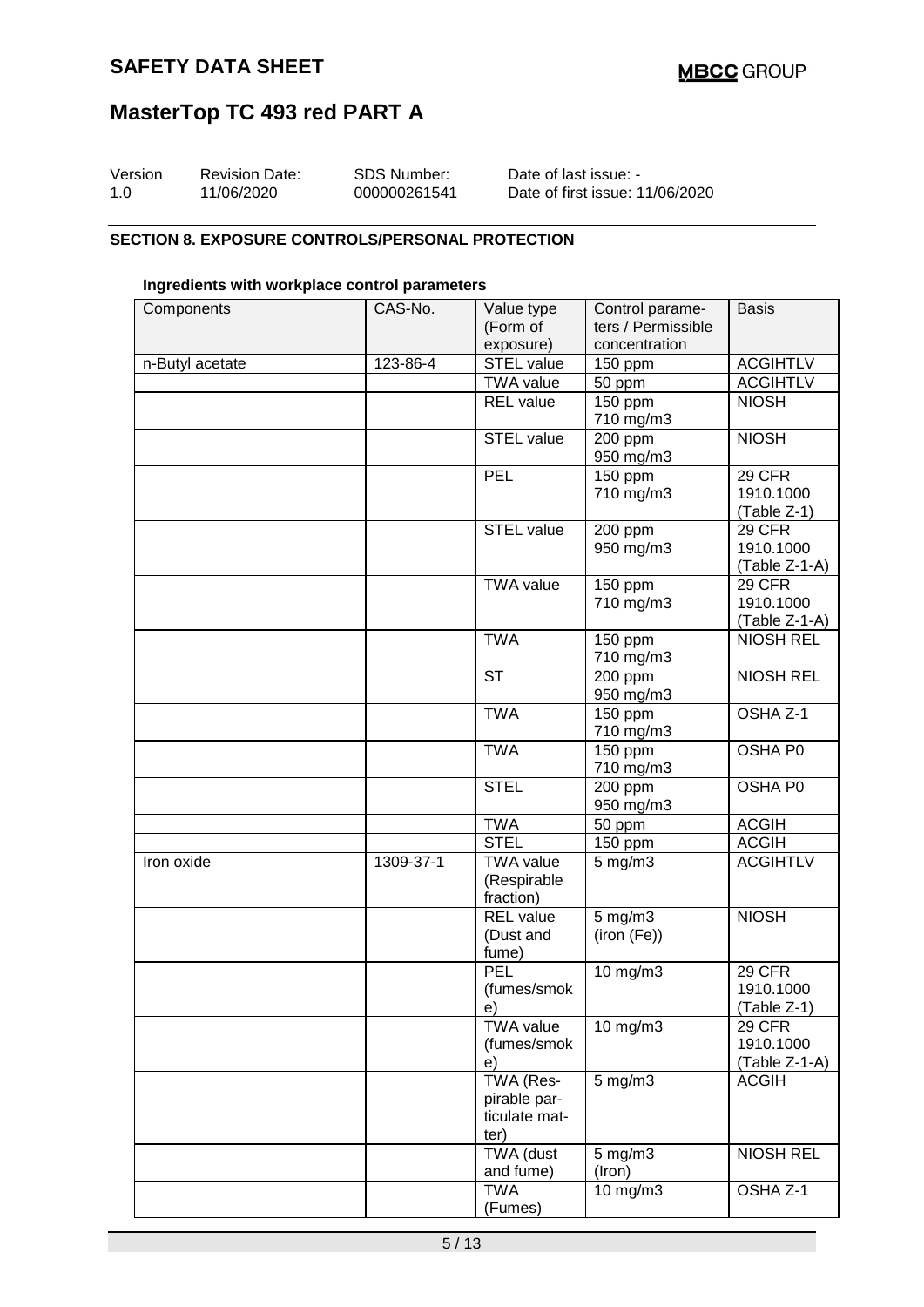| 1.0 | <b>SDS Number:</b><br>Version<br><b>Revision Date:</b><br>11/06/2020<br>000000261541                                                                             |  |                                                                                                                                                                                                                                                                                                                                 | Date of last issue: -<br>Date of first issue: 11/06/2020                                                     |                                                                                                                        |                     |  |
|-----|------------------------------------------------------------------------------------------------------------------------------------------------------------------|--|---------------------------------------------------------------------------------------------------------------------------------------------------------------------------------------------------------------------------------------------------------------------------------------------------------------------------------|--------------------------------------------------------------------------------------------------------------|------------------------------------------------------------------------------------------------------------------------|---------------------|--|
|     |                                                                                                                                                                  |  |                                                                                                                                                                                                                                                                                                                                 | TWA (total<br>dust)                                                                                          | $15 \text{ mg/m}$                                                                                                      | OSHA Z-1            |  |
|     |                                                                                                                                                                  |  |                                                                                                                                                                                                                                                                                                                                 | TWA (respir-<br>able fraction)                                                                               | $5$ mg/m $3$                                                                                                           | OSHA <sub>Z-1</sub> |  |
|     |                                                                                                                                                                  |  |                                                                                                                                                                                                                                                                                                                                 | <b>TWA</b><br>(Fumes)                                                                                        | 10 mg/m3                                                                                                               | OSHA P0             |  |
|     | <b>Engineering measures</b>                                                                                                                                      |  |                                                                                                                                                                                                                                                                                                                                 | No applicable information available.                                                                         |                                                                                                                        |                     |  |
|     | Personal protective equipment                                                                                                                                    |  |                                                                                                                                                                                                                                                                                                                                 |                                                                                                              |                                                                                                                        |                     |  |
|     | Respiratory protection                                                                                                                                           |  | respirators.                                                                                                                                                                                                                                                                                                                    |                                                                                                              | When workers are facing concentrations above the occupa-<br>tional exposure limits they must use appropriate certified |                     |  |
|     | Hand protection                                                                                                                                                  |  |                                                                                                                                                                                                                                                                                                                                 |                                                                                                              |                                                                                                                        |                     |  |
|     | Remarks                                                                                                                                                          |  |                                                                                                                                                                                                                                                                                                                                 | The suitability for a specific workplace should be discussed<br>with the producers of the protective gloves. |                                                                                                                        |                     |  |
|     | Eye wash bottle with pure water<br>Eye protection<br>Tightly fitting safety goggles<br>Wear face-shield and protective suit for abnormal processing<br>problems. |  |                                                                                                                                                                                                                                                                                                                                 |                                                                                                              |                                                                                                                        |                     |  |
|     | Skin and body protection                                                                                                                                         |  | Impervious clothing                                                                                                                                                                                                                                                                                                             |                                                                                                              | Choose body protection according to the amount and con-<br>centration of the dangerous substance at the work place.    |                     |  |
|     | Protective measures<br>Hygiene measures                                                                                                                          |  | Do not inhale gases/vapours/aerosols.<br>Avoid contact with the skin, eyes and clothing.<br>Avoid exposure - obtain special instructions before use.<br>Handle in accordance with good building materials hygiene<br>and safety practice.<br>Wearing of closed work clothing is recommended.<br>When using do not eat or drink. |                                                                                                              |                                                                                                                        |                     |  |
|     |                                                                                                                                                                  |  | When using do not smoke.                                                                                                                                                                                                                                                                                                        |                                                                                                              | Wash hands before breaks and at the end of workday.                                                                    |                     |  |

### **SECTION 9. PHYSICAL AND CHEMICAL PROPERTIES**

| Appearance       | ÷  | liquid                                    |
|------------------|----|-------------------------------------------|
| Color            | t. | various colours                           |
| Odor             |    | strong, ester-like                        |
| Odor Threshold   |    | : No data available                       |
| pH               | ÷. | neutral to slightly alkaline              |
| Melting point    | ÷  | No applicable information available.      |
| Boiling point    |    | : $280 °F / 138 °C$                       |
| Flash point      |    | : $100 °F / 38 °C$                        |
|                  |    | Method: Flash Point by Tag Closed Tester. |
| Evaporation rate | ÷  | No applicable information available.      |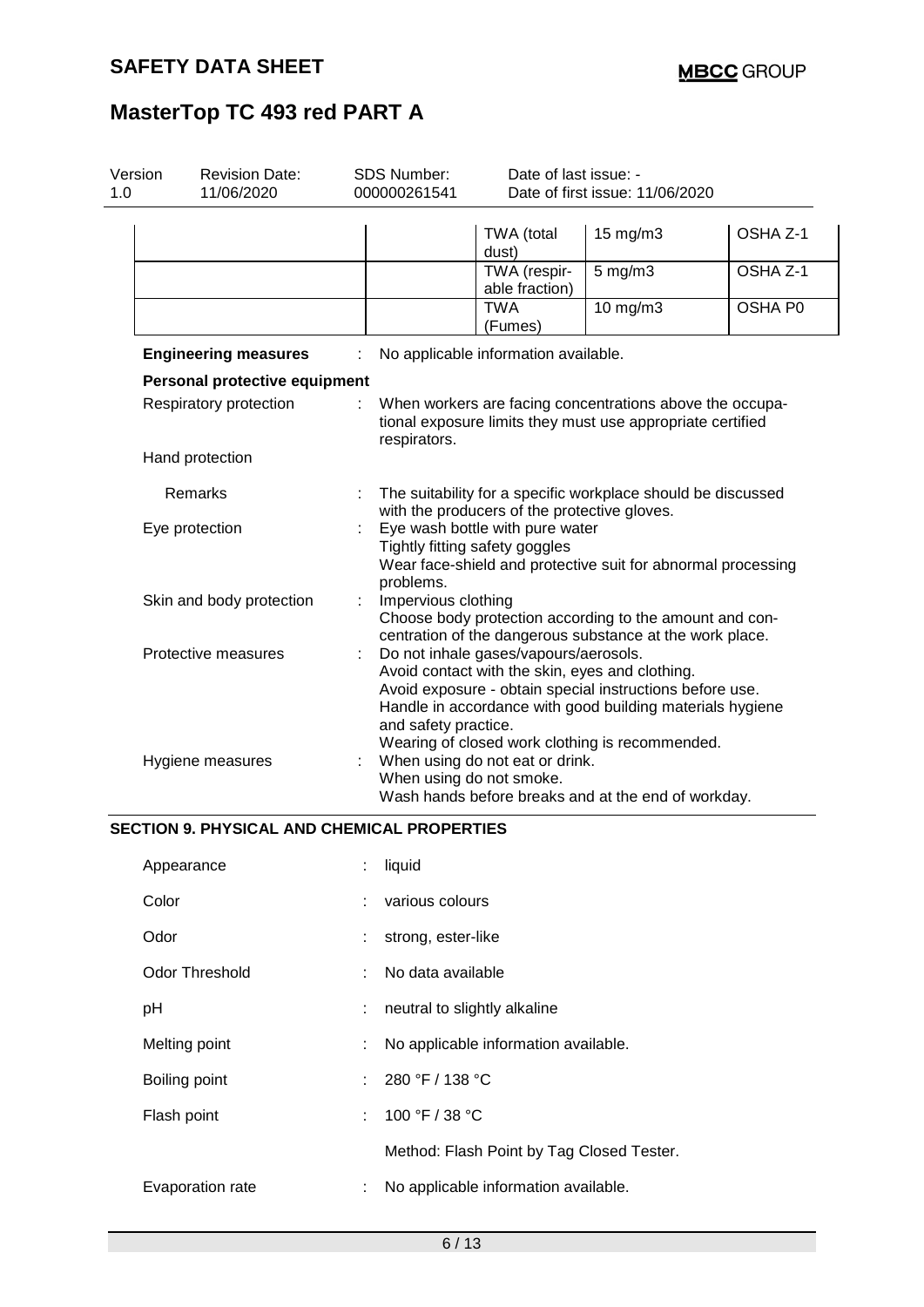| 1.0 | Version<br><b>Revision Date:</b><br>11/06/2020      |   | <b>SDS Number:</b><br>000000261541 | Date of last issue: -<br>Date of first issue: 11/06/2020         |
|-----|-----------------------------------------------------|---|------------------------------------|------------------------------------------------------------------|
|     | Flammability (solid, gas)                           | ÷ | not determined                     |                                                                  |
|     | Upper explosion limit / Upper<br>flammability limit |   | No data available.                 |                                                                  |
|     | Lower explosion limit / Lower<br>flammability limit | ÷ | No data available.                 |                                                                  |
|     | Vapor pressure                                      |   | No data available                  |                                                                  |
|     | Relative vapor density                              |   | Heavier than air.                  |                                                                  |
|     | Relative density                                    |   |                                    | No applicable information available.                             |
|     | Density                                             |   | 9.17 lb/USg (68 °F / 20 °C)        |                                                                  |
|     | <b>Bulk density</b>                                 |   | Not applicable                     |                                                                  |
|     | Solubility(ies)<br>Water solubility                 |   | insoluble                          |                                                                  |
|     | Solubility in other solvents                        | ÷ | insoluble                          |                                                                  |
|     | Partition coefficient: n-<br>octanol/water          |   | No data available.                 |                                                                  |
|     | Autoignition temperature                            |   | No data available                  |                                                                  |
|     | Decomposition temperature                           |   | scribed/indicated.                 | No decomposition if stored and handled as pre-                   |
|     | Viscosity<br>Viscosity, dynamic                     |   | No data available.                 |                                                                  |
|     | Viscosity, kinematic                                |   |                                    | No applicable information available.                             |
|     | <b>Explosive properties</b>                         |   | Not explosive<br>Not explosive     |                                                                  |
|     | Oxidizing properties                                |   | as oxidizing.                      | Based on its structural properties the product is not classified |
|     | Sublimation point                                   |   |                                    | No applicable information available.                             |
|     | Molecular weight                                    |   | No data available                  |                                                                  |

### **SECTION 10. STABILITY AND REACTIVITY**

| Reactivity<br>Chemical stability<br>Possibility of hazardous reac-<br>tions | : No decomposition if stored and applied as directed.<br>: No decomposition if stored and applied as directed.<br>: No decomposition if stored and applied as directed.<br>Vapors may form explosive mixture with air. |
|-----------------------------------------------------------------------------|------------------------------------------------------------------------------------------------------------------------------------------------------------------------------------------------------------------------|
| Conditions to avoid                                                         | : Avoid all sources of ignition: heat, sparks, open flame.                                                                                                                                                             |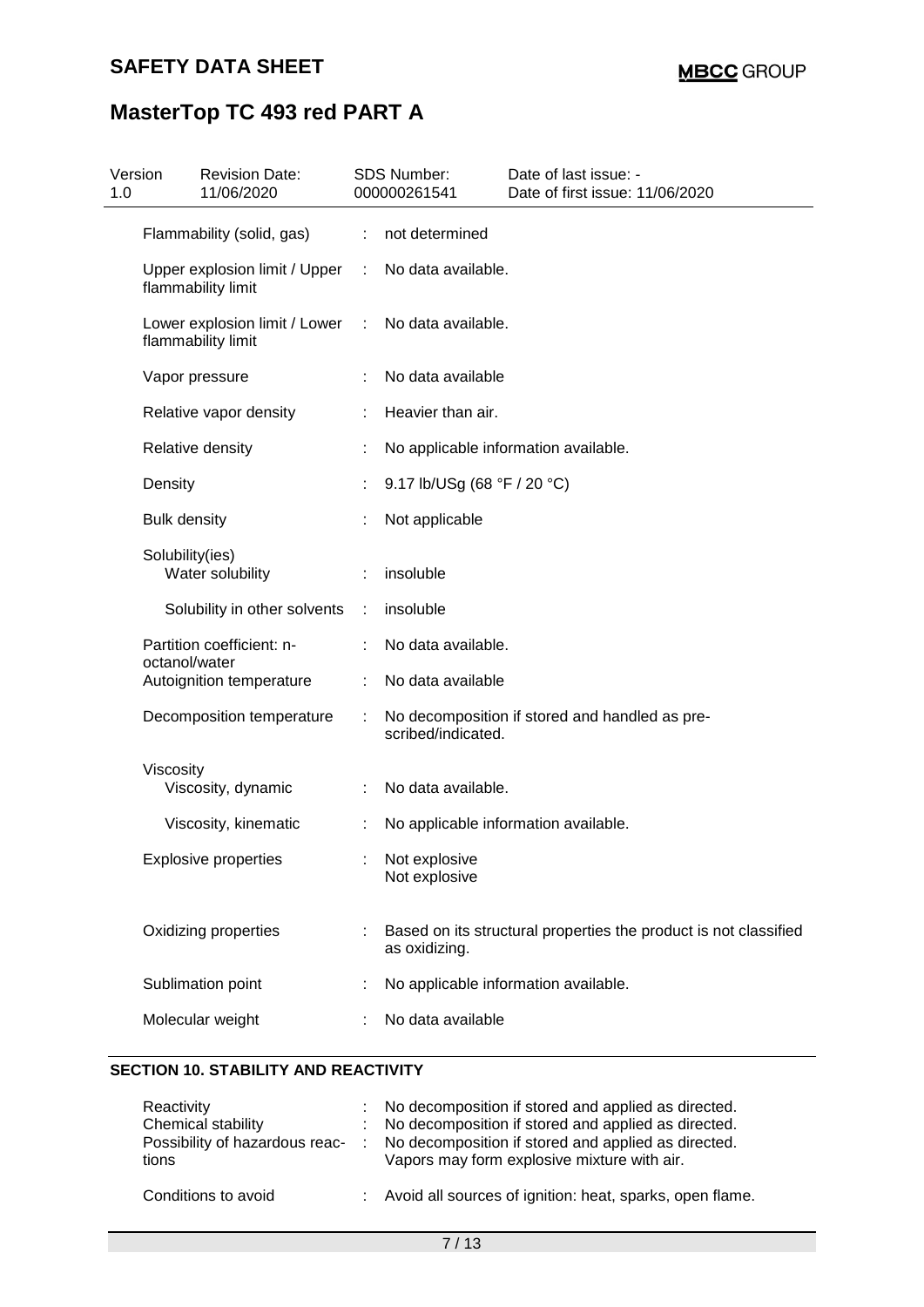| Version<br>1.0 | <b>Revision Date:</b><br>11/06/2020                                                |                                                                                                                     | <b>SDS Number:</b><br>000000261541 | Date of last issue: -<br>Date of first issue: 11/06/2020 |  |  |  |
|----------------|------------------------------------------------------------------------------------|---------------------------------------------------------------------------------------------------------------------|------------------------------------|----------------------------------------------------------|--|--|--|
|                | Incompatible materials                                                             | Heat, flames and sparks.<br>Strong acids<br>t.<br>Strong bases<br>Strong oxidizing agents<br>Strong reducing agents |                                    |                                                          |  |  |  |
|                | <b>SECTION 11. TOXICOLOGICAL INFORMATION</b>                                       |                                                                                                                     |                                    |                                                          |  |  |  |
|                | <b>Acute toxicity</b>                                                              |                                                                                                                     |                                    |                                                          |  |  |  |
|                | Not classified based on available information.                                     |                                                                                                                     |                                    |                                                          |  |  |  |
|                | Product:                                                                           |                                                                                                                     |                                    |                                                          |  |  |  |
|                | Acute oral toxicity                                                                |                                                                                                                     |                                    | Remarks: No applicable information available.            |  |  |  |
|                | Acute inhalation toxicity                                                          |                                                                                                                     |                                    | Remarks: No applicable information available.            |  |  |  |
|                | Acute dermal toxicity                                                              |                                                                                                                     | : $ATE: > 5,000 \text{ mg/kg}$     |                                                          |  |  |  |
|                | <b>Skin corrosion/irritation</b><br>Not classified based on available information. |                                                                                                                     |                                    |                                                          |  |  |  |
|                | Product:<br>Remarks                                                                | ÷                                                                                                                   |                                    | May cause skin irritation and/or dermatitis.             |  |  |  |
|                | Serious eye damage/eye irritation<br>Causes serious eye irritation.                |                                                                                                                     |                                    |                                                          |  |  |  |
|                | <b>Product:</b><br>Remarks                                                         |                                                                                                                     |                                    | May cause irreversible eye damage.                       |  |  |  |
|                | Respiratory or skin sensitization                                                  |                                                                                                                     |                                    |                                                          |  |  |  |
|                | <b>Skin sensitization</b><br>Not classified based on available information.        |                                                                                                                     |                                    |                                                          |  |  |  |
|                | <b>Respiratory sensitization</b><br>Not classified based on available information. |                                                                                                                     |                                    |                                                          |  |  |  |
|                | Germ cell mutagenicity<br>Not classified based on available information.           |                                                                                                                     |                                    |                                                          |  |  |  |
|                | Carcinogenicity<br>Not classified based on available information.                  |                                                                                                                     |                                    |                                                          |  |  |  |
|                | <b>Reproductive toxicity</b><br>Not classified based on available information.     |                                                                                                                     |                                    |                                                          |  |  |  |
|                | <b>STOT-single exposure</b><br>May cause drowsiness or dizziness.                  |                                                                                                                     |                                    |                                                          |  |  |  |
|                | <b>STOT-repeated exposure</b>                                                      |                                                                                                                     |                                    |                                                          |  |  |  |
|                | Not classified based on available information.                                     |                                                                                                                     |                                    |                                                          |  |  |  |
|                | <b>Aspiration toxicity</b><br>Not classified based on available information.       |                                                                                                                     |                                    |                                                          |  |  |  |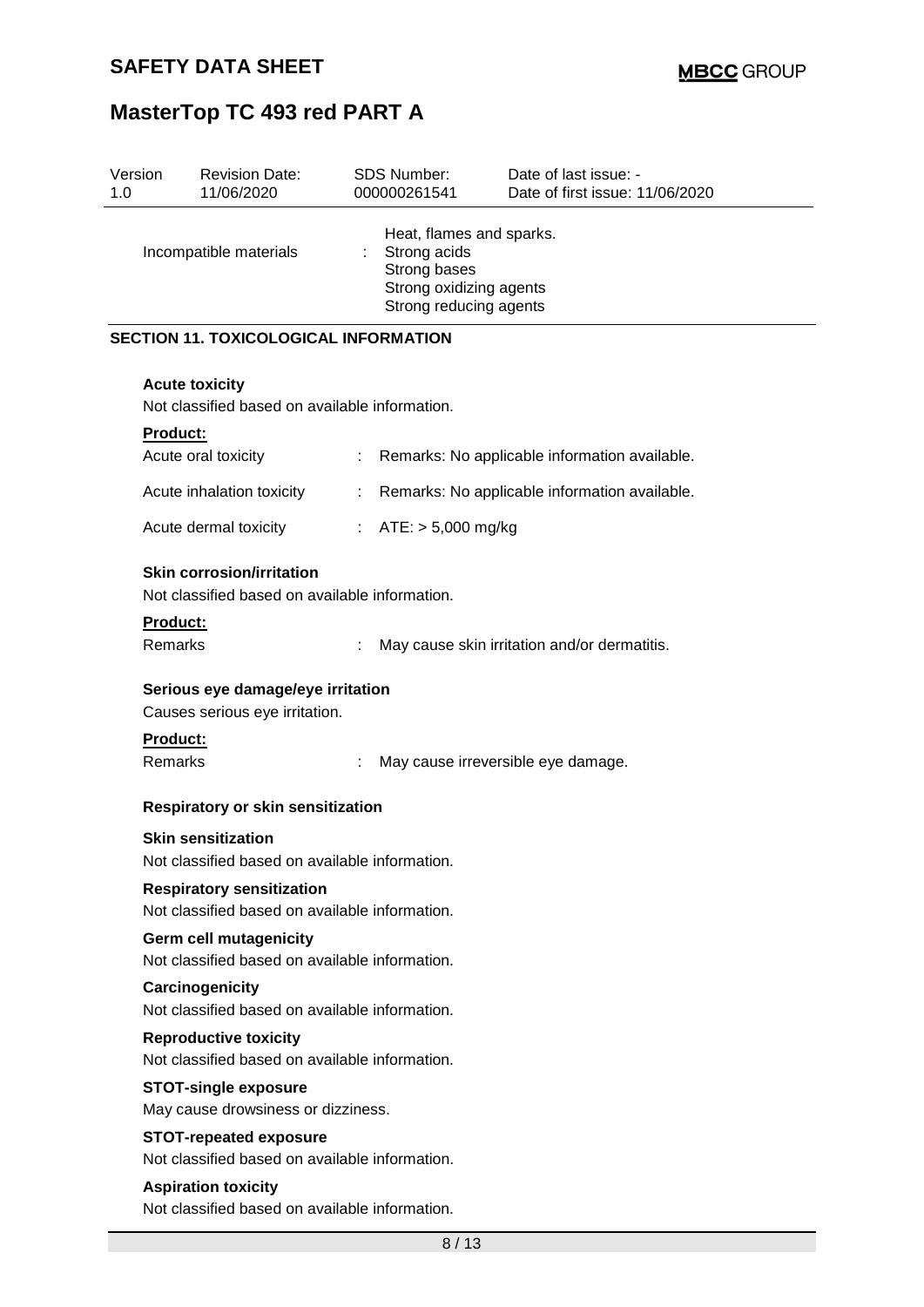| Version<br>1.0 |                    | <b>Revision Date:</b><br>11/06/2020                                   |    | <b>SDS Number:</b><br>000000261541                                                      | Date of last issue: -<br>Date of first issue: 11/06/2020                                                           |
|----------------|--------------------|-----------------------------------------------------------------------|----|-----------------------------------------------------------------------------------------|--------------------------------------------------------------------------------------------------------------------|
|                | <b>Product:</b>    | No aspiration hazard expected.                                        |    |                                                                                         |                                                                                                                    |
|                |                    | <b>Further information</b>                                            |    |                                                                                         |                                                                                                                    |
|                | Product:           |                                                                       |    |                                                                                         |                                                                                                                    |
|                | <b>Remarks</b>     |                                                                       |    | tiredness, nausea and vomiting.<br>narcotic effects.<br>Solvents may degrease the skin. | Symptoms of overexposure may be headache, dizziness,<br>Concentrations substantially above the TLV value may cause |
|                |                    | <b>SECTION 12. ECOLOGICAL INFORMATION</b>                             |    |                                                                                         |                                                                                                                    |
|                | <b>Ecotoxicity</b> | No data available                                                     |    |                                                                                         |                                                                                                                    |
|                |                    | <b>Persistence and degradability</b><br>No data available             |    |                                                                                         |                                                                                                                    |
|                |                    | <b>Bioaccumulative potential</b>                                      |    |                                                                                         |                                                                                                                    |
|                |                    | Components:                                                           |    |                                                                                         |                                                                                                                    |
|                |                    | n-Butyl acetate:                                                      |    |                                                                                         |                                                                                                                    |
|                | octanol/water      | Partition coefficient: n-                                             |    | Pow: 200 (77 °F / 25 °C)<br>log Pow: 2.3 (77 °F / 25 °C)<br>pH: 7<br>GLP: yes           | Method: Partition coefficient (n-octanol/water), HPLC method.                                                      |
|                |                    | <b>Mobility in soil</b>                                               |    |                                                                                         |                                                                                                                    |
|                |                    | No data available                                                     |    |                                                                                         |                                                                                                                    |
|                |                    | Other adverse effects                                                 |    |                                                                                         |                                                                                                                    |
|                | Product:           |                                                                       |    |                                                                                         |                                                                                                                    |
|                | mation             | Additional ecological infor-                                          | ÷. | Harmful to aquatic life.                                                                | An environmental hazard cannot be excluded in the event of<br>unprofessional handling or disposal.                 |
|                |                    | <b>SECTION 13. DISPOSAL CONSIDERATIONS</b><br><b>Disposal methods</b> |    |                                                                                         |                                                                                                                    |

| Waste from residues    | Dispose of in accordance with national, state and local regula-<br>tions.<br>Do not discharge into drains/surface waters/groundwater.                                                                                    |
|------------------------|--------------------------------------------------------------------------------------------------------------------------------------------------------------------------------------------------------------------------|
| Contaminated packaging | Do not contaminate ponds, waterways or ditches with chemi-<br>cal or used container.<br>Contaminated packaging should be emptied as far as possible<br>and disposed of in the same manner as the sub-<br>stance/product. |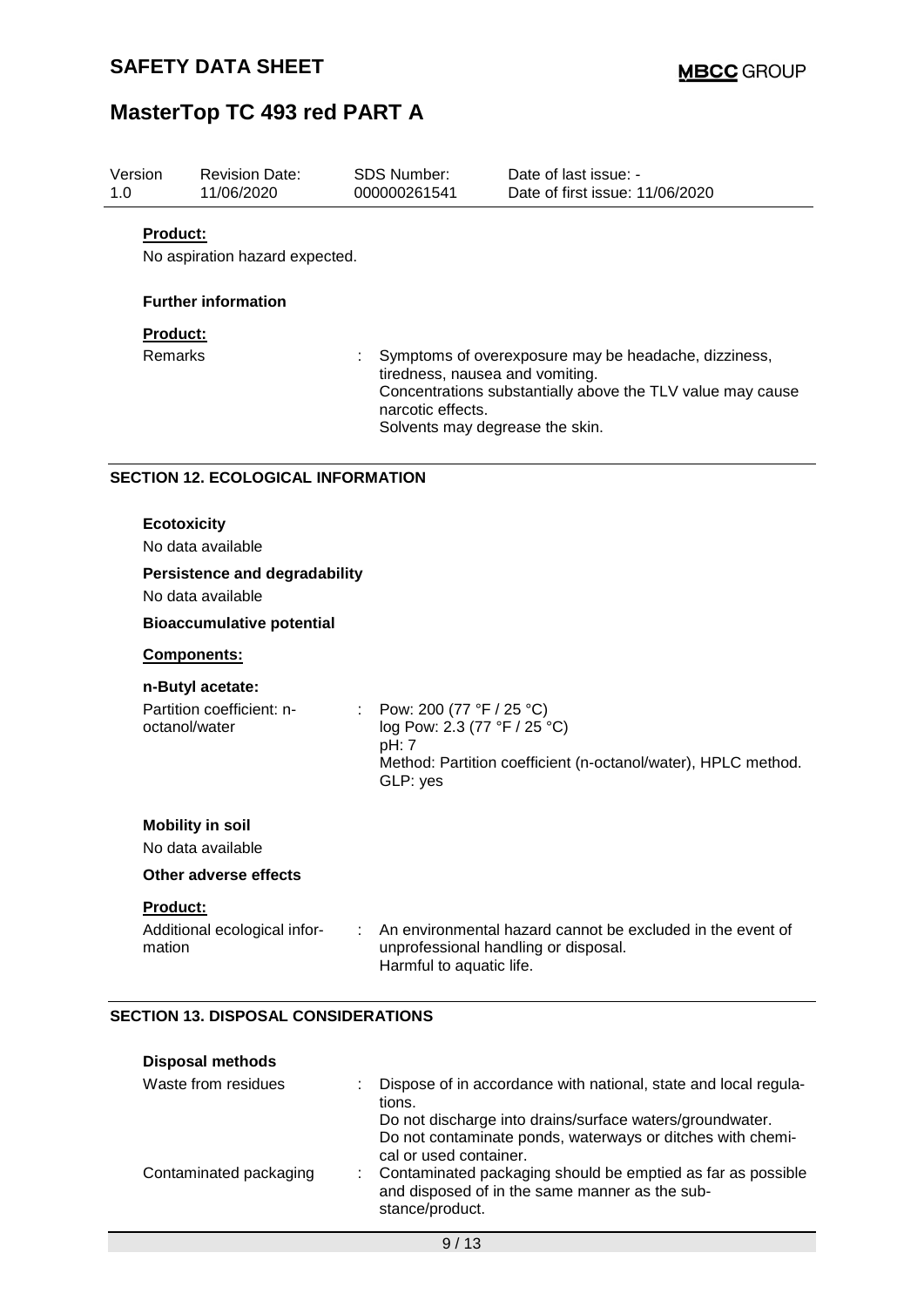| Version<br>1.0               | <b>Revision Date:</b><br>11/06/2020                   |           | <b>SDS Number:</b><br>000000261541               | Date of last issue: -<br>Date of first issue: 11/06/2020                 |
|------------------------------|-------------------------------------------------------|-----------|--------------------------------------------------|--------------------------------------------------------------------------|
|                              | <b>SECTION 14. TRANSPORT INFORMATION</b>              |           |                                                  |                                                                          |
|                              | <b>International Regulations</b>                      |           |                                                  |                                                                          |
| <b>UNRTDG</b>                |                                                       |           |                                                  |                                                                          |
|                              | UN number<br>Proper shipping name                     |           | $\therefore$ UN 1993<br>FLAMMABLE LIQUID, N.O.S. | (METHOXYPROPYLACETATE)                                                   |
| Class<br>Labels              | Packing group                                         |           | 3<br>$\mathbf{III}$<br>3                         |                                                                          |
|                              | <b>IATA-DGR</b><br>UN/ID No.<br>Proper shipping name  |           | <b>UN 1993</b><br>FLAMMABLE LIQUID, N.O.S.       | (METHOXYPROPYLACETATE)                                                   |
| Class<br>Labels<br>aircraft) | Packing group<br>Packing instruction (cargo           |           | 3<br>$\mathbf{III}$<br>Flammable Liquids<br>366  |                                                                          |
|                              | Packing instruction (passen-<br>ger aircraft)         | $\sim 20$ | 355                                              |                                                                          |
|                              | <b>IMDG-Code</b><br>UN number<br>Proper shipping name |           | <b>UN 1993</b><br>FLAMMABLE LIQUID, N.O.S.       |                                                                          |
| Class<br>Labels              | Packing group<br>EmS Code<br>Marine pollutant         |           | 3<br>$\mathbf{III}$<br>3<br>$F-E$ , S-E<br>no    | (METHOXYPROPYLACETATE)                                                   |
|                              | Not applicable for product as supplied.               |           |                                                  | Transport in bulk according to Annex II of MARPOL 73/78 and the IBC Code |
|                              | Damactic roquistion                                   |           |                                                  |                                                                          |

### **Domestic regulation**

| <b>49 CFR</b>        |                |                                                      |
|----------------------|----------------|------------------------------------------------------|
| UN/ID/NA number      |                | $\therefore$ UN 1993                                 |
| Proper shipping name |                | : FLAMMABLE LIQUID, N.O.S.<br>(METHOXYPROPYLACETATE) |
| Class                | $\therefore$ 3 |                                                      |
| Packing group        | ÷              | Ш                                                    |
| Labels               |                | : FLAMMABLE LIQUID                                   |
| <b>ERG Code</b>      |                | 128                                                  |
| Marine pollutant     |                | no                                                   |
|                      |                |                                                      |

### **Special precautions for user**

The transport classification(s) provided herein are for informational purposes only, and solely based upon the properties of the unpackaged material as it is described within this Safety Data Sheet. Transportation classifications may vary by mode of transportation, package sizes, and variations in regional or country regulations.

#### **SECTION 15. REGULATORY INFORMATION**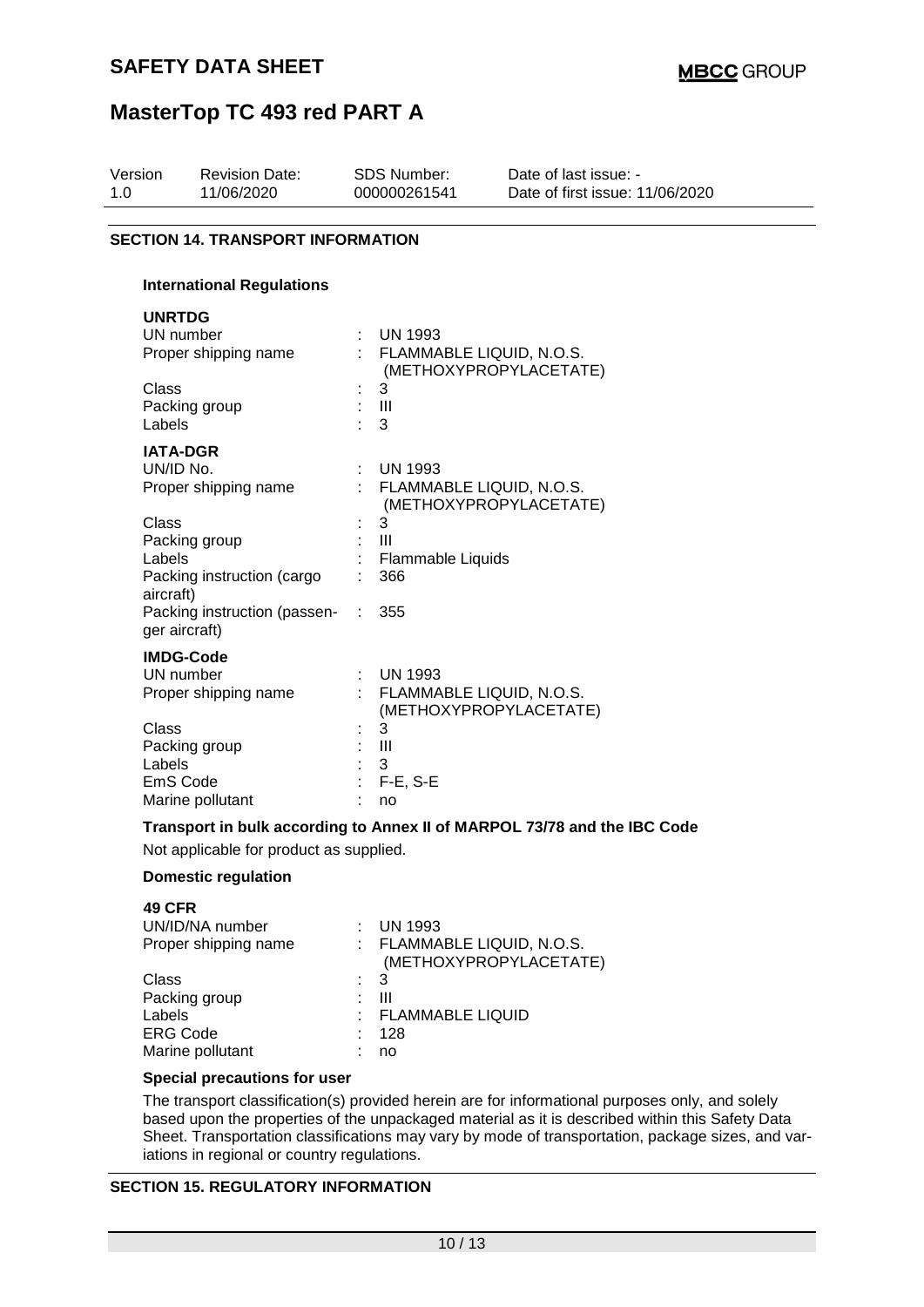| Version<br>1.0 | <b>Revision Date:</b><br>11/06/2020 |  | <b>SDS Number:</b><br>000000261541                                                                              | Date of last issue: -<br>Date of first issue: 11/06/2020 |                |
|----------------|-------------------------------------|--|-----------------------------------------------------------------------------------------------------------------|----------------------------------------------------------|----------------|
|                | <b>SARA 313</b>                     |  | The following components are subject to reporting levels es-<br>÷.<br>tablished by SARA Title III, Section 313: |                                                          |                |
|                |                                     |  | ethylbenzene                                                                                                    | $100 - 41 - 4$                                           |                |
|                | <b>US State Regulations</b>         |  |                                                                                                                 |                                                          |                |
|                | Pennsylvania Right To Know          |  |                                                                                                                 |                                                          |                |
|                | n-Butyl acetate                     |  |                                                                                                                 |                                                          | 123-86-4       |
|                | Iron oxide                          |  |                                                                                                                 |                                                          | 1309-37-1      |
|                | <b>New Jersey Right To Know</b>     |  |                                                                                                                 |                                                          |                |
|                | ethylbenzene                        |  |                                                                                                                 |                                                          | $100 - 41 - 4$ |
|                | 2-butoxyethanol                     |  |                                                                                                                 |                                                          | 111-76-2       |
|                | n-Butyl acetate                     |  |                                                                                                                 |                                                          | 123-86-4       |
|                | California Prop. 65                 |  |                                                                                                                 |                                                          |                |

WARNING: This product can expose you to chemicals including benzene, which is/are known to the State of California to cause cancer and birth defects or other reproductive harm. For more information go to www.P65Warnings.ca.gov.

**The ingredients of this product are reported in the following inventories:**

TSCA **:** On the inventory, or in compliance with the inventory

#### **SECTION 16. OTHER INFORMATION**



#### **Full text of other abbreviations**

29 CFR 1910.1000 (Table Z- : OSHA - Table Z-1-A (29 CFR 1910.1000)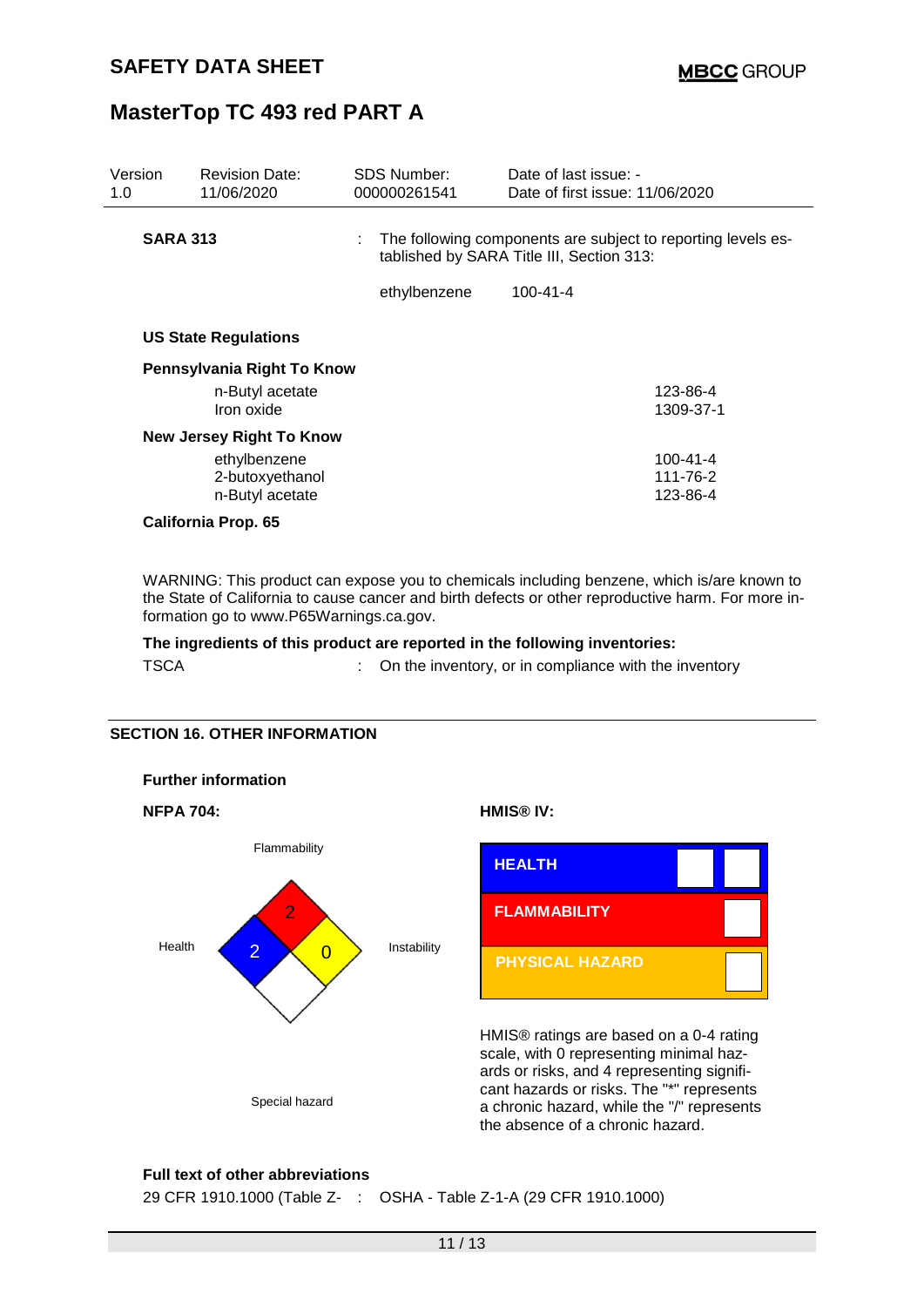| Version<br>1.0 | <b>Revision Date:</b><br>11/06/2020            |                         | <b>SDS Number:</b><br>000000261541                        | Date of last issue: -<br>Date of first issue: 11/06/2020    |  |  |
|----------------|------------------------------------------------|-------------------------|-----------------------------------------------------------|-------------------------------------------------------------|--|--|
|                |                                                |                         |                                                           |                                                             |  |  |
| $1-A$          |                                                |                         |                                                           |                                                             |  |  |
|                | 29 CFR 1910.1000 (Table Z-                     | ÷                       |                                                           | OSHA - Table Z-1 (Limits for Air Contaminants) 29 CFR       |  |  |
| 1)             |                                                |                         | 1910.1000                                                 |                                                             |  |  |
| <b>ACGIH</b>   |                                                |                         |                                                           | USA. ACGIH Threshold Limit Values (TLV)                     |  |  |
|                | <b>ACGIHTLV</b>                                |                         |                                                           | American Conference of Governmental Industrial Hygienists - |  |  |
|                |                                                |                         | threshold limit values (US)                               |                                                             |  |  |
| <b>NIOSH</b>   |                                                |                         |                                                           | NIOSH Pocket Guide to Chemical Hazards (US)                 |  |  |
|                | <b>NIOSH REL</b>                               |                         |                                                           | USA. NIOSH Recommended Exposure Limits                      |  |  |
|                | OSHA P0                                        |                         |                                                           | USA. OSHA - TABLE Z-1 Limits for Air Contaminants -         |  |  |
|                |                                                |                         | 1910.1000                                                 |                                                             |  |  |
|                | OSHA Z-1                                       |                         | USA. Occupational Exposure Limits (OSHA) - Table Z-1 Lim- |                                                             |  |  |
|                |                                                |                         | its for Air Contaminants                                  |                                                             |  |  |
|                | 29 CFR 1910.1000 (Table Z- :                   |                         | Short Term Exposure Limit (STEL):                         |                                                             |  |  |
|                | 1-A) / STEL value                              |                         |                                                           |                                                             |  |  |
|                | 29 CFR 1910.1000 (Table Z-                     | $\sim$ 1.               | Time Weighted Average (TWA):                              |                                                             |  |  |
|                | 1-A) / TWA value<br>29 CFR 1910.1000 (Table Z- | $\langle \cdot \rangle$ |                                                           |                                                             |  |  |
|                | $1)$ / PEL                                     |                         | Permissible exposure limit                                |                                                             |  |  |
|                | <b>ACGIH / TWA</b>                             |                         | 8-hour, time-weighted average                             |                                                             |  |  |
|                | <b>ACGIH / STEL</b>                            |                         | Short-term exposure limit                                 |                                                             |  |  |
|                | <b>ACGIHTLV / STEL value</b>                   |                         | Short Term Exposure Limit (STEL):                         |                                                             |  |  |
|                | ACGIHTLV / TWA value                           | ÷.                      | Time Weighted Average (TWA):                              |                                                             |  |  |
|                | NIOSH / REL value                              |                         |                                                           | Recommended exposure limit (REL):                           |  |  |
|                | NIOSH / STEL value                             |                         | Short Term Exposure Limit (STEL):                         |                                                             |  |  |
|                | NIOSH REL / TWA                                |                         |                                                           | Time-weighted average concentration for up to a 10-hour     |  |  |
|                |                                                |                         |                                                           | workday during a 40-hour workweek                           |  |  |
|                | NIOSH REL / ST                                 |                         |                                                           | STEL - 15-minute TWA exposure that should not be exceeded   |  |  |
|                |                                                |                         | at any time during a workday                              |                                                             |  |  |
|                | OSHA P0 / TWA                                  |                         | 8-hour time weighted average                              |                                                             |  |  |
|                | OSHA P0 / STEL                                 |                         | Short-term exposure limit                                 |                                                             |  |  |
|                | OSHA Z-1 / TWA                                 |                         | 8-hour time weighted average                              |                                                             |  |  |

AICS - Australian Inventory of Chemical Substances; ASTM - American Society for the Testing of Materials; bw - Body weight; CERCLA - Comprehensive Environmental Response, Compensation, and Liability Act; CMR - Carcinogen, Mutagen or Reproductive Toxicant; DIN - Standard of the German Institute for Standardisation; DOT - Department of Transportation; DSL - Domestic Substances List (Canada); ECx - Concentration associated with x% response; EHS - Extremely Hazardous Substance; ELx - Loading rate associated with x% response; EmS - Emergency Schedule; ENCS - Existing and New Chemical Substances (Japan); ErCx - Concentration associated with x% growth rate response; ERG - Emergency Response Guide; GHS - Globally Harmonized System; GLP - Good Laboratory Practice; HMIS - Hazardous Materials Identification System; IARC - International Agency for Research on Cancer; IATA - International Air Transport Association; IBC - International Code for the Construction and Equipment of Ships carrying Dangerous Chemicals in Bulk; IC50 - Half maximal inhibitory concentration; ICAO - International Civil Aviation Organization; IECSC - Inventory of Existing Chemical Substances in China; IMDG - International Maritime Dangerous Goods; IMO - International Maritime Organization; ISHL - Industrial Safety and Health Law (Japan); ISO - International Organisation for Standardization; KECI - Korea Existing Chemicals Inventory; LC50 - Lethal Concentration to 50 % of a test population; LD50 - Lethal Dose to 50% of a test population (Median Lethal Dose); MARPOL - International Convention for the Prevention of Pollution from Ships; MSHA - Mine Safety and Health Administration; n.o.s. - Not Otherwise Specified; NFPA - National Fire Protection Association; NO(A)EC - No Observed (Adverse) Effect Concentration; NO(A)EL - No Observed (Adverse) Effect Level; NOELR - No Observable Effect Loading Rate; NTP - National Toxicology Program; NZIoC - New Zealand Inventory of Chemicals; OECD - Organization for Economic Co-operation and Development; OPPTS - Office of Chemical Safety and Pollution Prevention; PBT - Persistent, Bioaccumu-